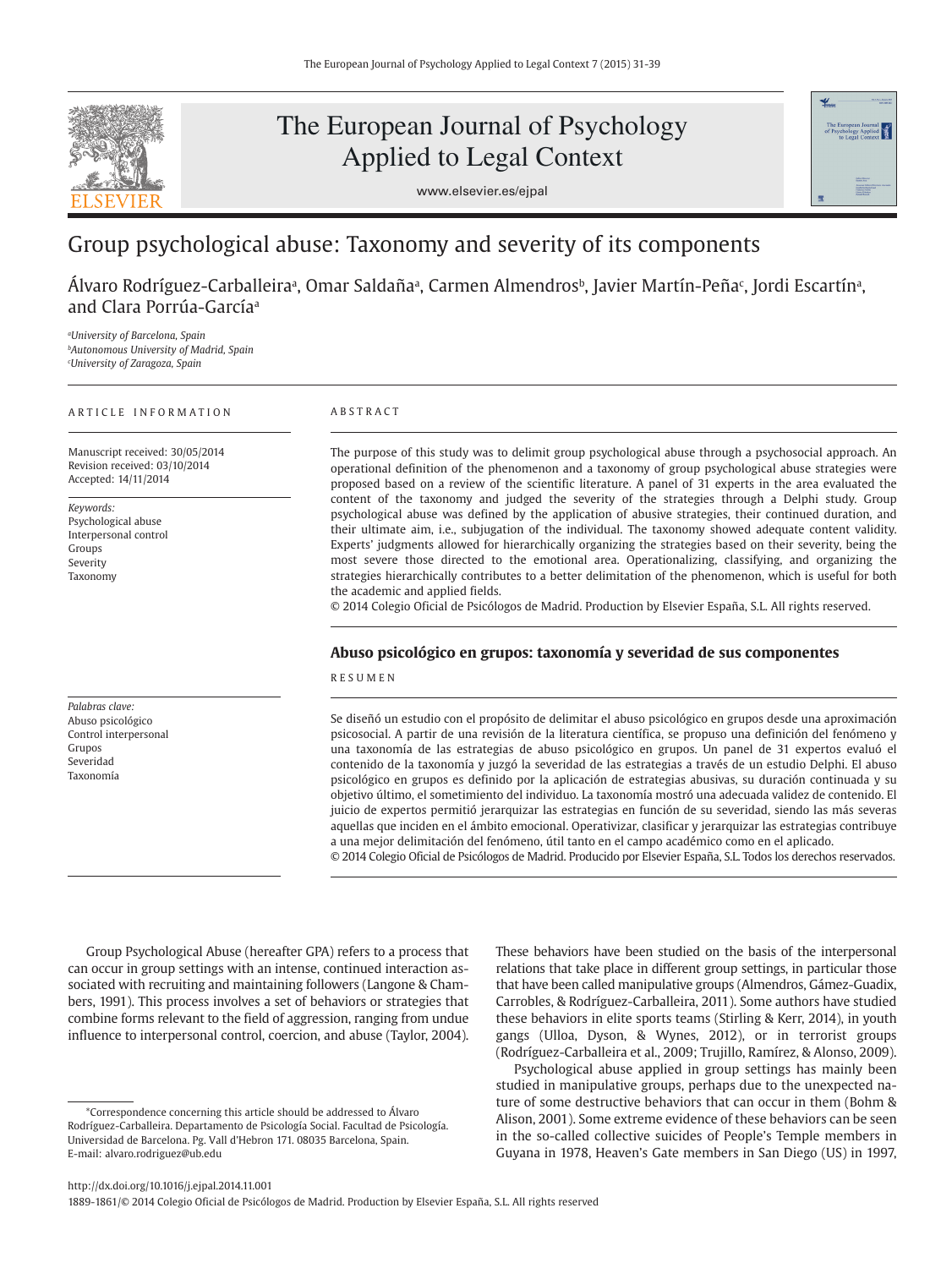or Ordre du Temple Solaire members in various locations (Switzerland, France, and Canada) in 1994 and 1995 (Dein & Littlewood, 2000). Multiple testimonies from former members of these types of groups report having suffered persistent forms of psychological abuse (e.g., Chambers, Langone, Dole, & Grice, 1994; Matthews & Salazar, 2014). Other studies have found clinically significant psychological symptoms and/or adjustment problems attributable to these abusive behaviors in this population (Aronoff, Linn, & Malinosky, 2000).

Despite the social relevance of GPA, the scientific community has not reached a strong consensus about the elements defining the phenomenon or the abusive behaviors found in group settings, even less than the degree of agreement about psychological abuse against the partner (Kelly, 2004). In addition, the severity of these behaviors, which is essential in predicting the damage suffered by their victims, has not been adequately evaluated. In order to contribute to improving the delimitation of GPA, this study aims to answer the following three questions:

What are the basic elements of GPA?

How can GPA behaviors be classified?

Do these abusive behaviors differ in terms of their severity?

## **Group Psychological Abuse**

The study of the social influence processes in group settings has focused on mechanisms such as conformity, obedience, compliance, the power of group dynamics, or the factors explaining group influence, such as the strength, number, and immediacy of the sources of influence (Latané, 1981). However, most studies, which usually analyze legitimate and non-continuous episodes of social interaction, are not sufficient to explain some forms of influence that, exerted continuously over time in groups and due to their intensity, can include abusive components.

To designate the forms of undue influence, control, coercion, and abuse occurring on a continued basis in group settings, the term Group Psychological Abuse has been proposed (Langone & Chambers, 1991). In addition, other terms have been used in recent literature, such as emotional abuse (Stirling & Kerr, 2014) or intense indoctrination (Baron, 2000). The focus on psychological abuse involves the analysis of the abusive behaviors taking place in group settings, without prejudging the dynamics characterizing the entire group in which they occur (Zablocki & Robbins, 2001). However, the first approaches to the study of the phenomenon came from investigations analyzing the practices of certain groups labeled as cults or manipulative groups.

Most definitions of psychological abuse in this type of groups mention the use of influence and abuse strategies. These strategies have been described as systematic and intentional (Langone, 1992), planned, coordinated, and hidden (Singer & Lalich, 1995), or manipulative and exploitative (Almendros et al., 2011). Some definitions have focused on the intended purposes of the abuse, such as controlling the group members (Singer & Lalich, 1995) or subordinating their well-being to the benefit of the leader (Almendros et al., 2011).

Other definitions of GPA highlight its adverse consequences for the people affected. Thus, it has been defined as a set of techniques that influence how people think, feel, and act, altering their identity (Hassan, 2013). Likewise, Langone (1992) stated that psychological abuse involves: (a) controlling information in order to manipulate thinking and judgment, (b) coercing choice, (c) fragmenting and altering personal identity, and (d) undermining feelings of self-worth.

The differences in the proposed definitions seem to confirm that psychological abuse, both in groups and in other settings where it has been studied, is an elusive phenomenon with dim limits (Almendros et al., 2011; Follingstad, 2007). Probably for this reason, the proposed definitions involve limitations such as being excessively broad and imprecise, including elements that are hardly operational, or trying to delimit the abusive action by combining it with its possible consequences.

#### **Classifications of the Group Psychological Abuse Strategies**

As long as the different abusive behaviors and strategies are one of the key elements in defining GPA, it seems appropriate to delimit them as accurately as possible, so that they can be identified, evaluated, and prevented. Most studies attempting to delimit these strategies have proposed lists of abusive behaviors that can be applied in a group (e.g., Langone, 1982; West & Singer, 1980). Other investigations have focused on specifying the conditions that should be met in the group to enhance the implementation of these behaviors (Ofshe & Singer, 1986; Singer & Lalich, 1995).

The proposed classifications of psychological abuse strategies have mainly been based on four viewpoints according to: (a) the integration stage of the subject in the group where these strategies are usually applied (Baron, 2000; Clark, Langone, Schecter, & Daly, 1981; Zerin, 1983); (b) the specific type of strategy (Andersen, 1985); (c) the degree of coercion characterizing them (Langone, as cited in Rodríguez-Carballeira, 1992); and (d) personal or situational components to which the action of each strategy is directed (Coates, 2012; Hassan, 2013; Rodríguez-Carballeira, 1992).

Other approaches to the classification of GPA strategies come from the measurement instruments proposed for the assessment of the phenomenon. The Group Psychological Abuse Scale (GPA-S; Almendros et al., 2012; Chambers et al., 1994) is divided into four subscales: Compliance, Exploitation, Anxious Dependency, and Mind Control; while the Across Groups Psychological Abuse and Control Scale (AGPAC; Wolfson, as cited in Almendros et al., 2011) is divided into three subscales: Emotional Abuse, Isolation-Control of Activity, and Verbal Abuse. In the development of the Individual Cult Experience Index (ICE; Winocur, Whitney, Sorensen, Vaughn, & Foy, 1997), questions related to controlling group members, emotional manipulation, and experiences of verbal, physical, or sexual abuse were considered. However, these authors suggested interpreting the overall instrument score as the "extent of exposure to cult experiences".

Some of the limitations identified in previous studies designed to delimit or evaluate GPA are: (a) including strategies labeled as abusive without defining them operationally; (b) covering only some abusive strategies that can occur in groups; (c) formulating some strategies by combining different types of abusive behaviors; and (d) highlighting the adverse consequences for people's health and well-being, either by mixing them with abusive strategies or considering them as strategies themselves. Based on these limitations, there is a clear need to develop more precise, comprehensive, and operational classifications of GPA strategies.

#### **Severity of the Group Psychological Abuse Strategies**

GPA usually produces substantial costs for the affected people, either in terms of money, time, missed opportunities, self-harm, or harm to their loved ones (Baron, 2000). Most studies evaluating former members of groups in which abusive behaviors were applied have found that a significant part of this population experienced psychological and social difficulties after leaving the group (Aronoff et al., 2000). Some of the difficulties involve establishing social relationships, cognitive deficits, feelings of loss, anger, blame and shame, depression, anxiety, dissociation, self-destructive tendencies, or post-traumatic, stress disorder (e.g., Coates, 2010; Malinoski, Langone, & Lynn, 1999; Matthews & Salazar, 2014).

A person can experience a variety of abusive behaviors in a group that can lead to different costs or damages. Therefore, the severity, defined here as the degree of damage that can potentially be caused by each abusive behavior, is likely to differ among them (Follingstad, 2007). A priori, some behaviors characteristic of emotional abuse,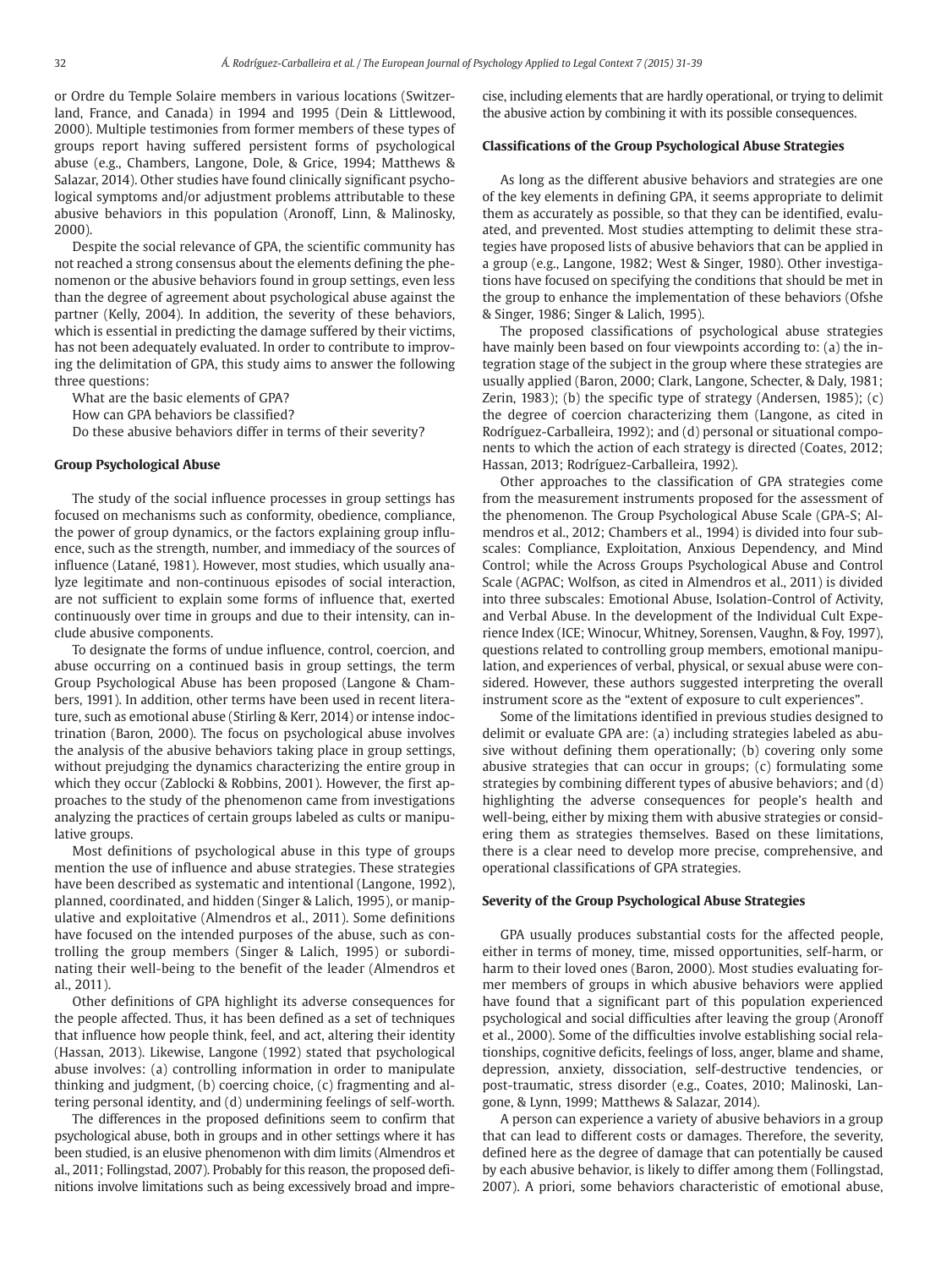such as threats or humiliation, would be expected to have a different potential to cause damage from other behaviors aimed at the control of information, for instance. In this regard, the severity of abusive action is one of the variables that might predict the degree of seriousness of the effects on health and well-being of people experiencing abuse.

To date, no study has directly addressed the severity of abusive behaviors in group settings. In addition, when examining the seriousness of the possible consequences of GPA, very few studies have differentiated among the various abusive behaviors experienced (e.g., Winocur et al., 1997).

## **Study Objectives**

Based on this review of the background and the limitations identified, this study proposes three key objectives: (a) to delimit the basic defining elements characterizing GPA; (b) to develop and validate a taxonomy of psychological abuse strategies utilized in group settings; and (c) to hierarchically organize the components of the taxonomy based on the degree of severity according to experts' opinions.

## **Method**

#### **Participants**

In order to validate the taxonomy and hierarchically organize its components, we had the collaboration of an intentional sample of professionals and academicians of recognized expertise in the field of abuse in group settings. Expert panels have been used extensively to validate definitions and typologies (e.g., Daly & Jogerst, 2005). First, 46 experts were contacted based on two criteria: (a) at least 5 years of professional experience in the field of prevention, counseling or treatment of people involved in groups where abusive behaviors took place; or (b) at least 5 years of experience as a researcher, and participation in three or more relevant studies dealing with this subject.

The final sample included 31 experts, 16 women and 15 men, who expressed their interest in and availability to take part in the study anonymously and voluntarily; 74.2% of the participants were professionals with expertise in the care of people experiencing group abusive practices, 16.1% were academicians, and the other 9.7% combined both activities in their professional career. Most of the experts (58.1%) were from the field of Psychology. The rest were distributed among the following areas: Sociology (6.5%), Medicine (3.2%), Theology (6.5%), Law (3.2%), Anthropology (3.2%), Journalism (6.5%), Social Education (3.2%), and Security Forces (6.5%).

#### **Procedure**

In order to approach the first two study objectives (definition and development of the taxonomy), a review of the existing scientific literature on GPA was conducted. Searches were carried out in the main databases (i.e., PsycInfo, Scopus, and Medline), using combinations of the following terms as search terms: intense indoctrination, coercive persuasion, extreme influence, unethical influence, undue influence, coercive influence, thought-reform, mind control, cult, sect, group, new religious movements, manipulative, closed, abusive, sectarian, coercive, dogmatic, charismatic, destructive, and high-demand. Gray literature, such as unpublished doctoral dissertations, was also collected by contacting the authors. From the searches performed, studies aimed at delimiting and/or measuring GPA were selected.

Then, four members of the research group with previous experience in the study of the different forms of psychological abuse extracted the definitions, classifications, components, and abusive strategies contained in the selected studies. The definitions were analyzed systematically, agreeing those elements that defined GPA to propose a new operational definition. A consensual taxonomy that included and contained the previously extracted GPA strategies was developed. An operational definition was drafted for each of the categories in the taxonomy in order to accurately explain the abusive strategies or behaviors involved.

The first task requested from the expert panel participating in this study was to review the developed taxonomy, including: (a) the relevance of each category as a component of GPA; (b) other relevant components of GPA that had not been considered in the taxonomy; and (c) possible changes in both the name and definition of the categories, in case they were found to be inappropriate. To do so, each expert received a document by e-mail that included instructions to be followed, as well as the names and operational definitions of the categories forming the taxonomy. The experts' annotations were analyzed and integrated in the final version of the taxonomy.

In order to approach the third study objective (hierarchically organizing the GPA strategies), a Delphi method was used, which consists of an anonymous, systematic, iterative process of group interaction aimed at obtaining individual judgments from an expert panel and group answers that could be interpreted statistically (Diamond et al., 2014). This method has been shown to be useful in situations where individual opinions can be combined to investigate a phenomenon that is difficult to delimit or an area that is not fully understood, as in the fields of partner violence (Murray, Smith, & Avent, 2010; Rodríguez-Carballeira, Porrúa-García, Escartín, Martín-Peña, & Almendros, 2014), workplace bullying (Rodríguez-Carballeira, Escartín, Visauta, Porrúa, & Martín-Peña, 2010), abuse of the elderly (Daly & Jogerst, 2005) or school bullying (Cross, Pintabona, Hall, Hamilton, & Erceg, 2004).

The Delphi method performed included two consecutive rounds using e-mail for interaction between the investigators and each expert participant. Contact with the participants was always individualized, and so they had no access to the identity of the rest of the participants.

In the first round, the panelists were provided with a document containing the instructions to be followed and a first questionnaire, including the reviewed taxonomy. The panelists were asked to distribute 100 points among each group of components of the taxonomy based on their opinions about the relative severity or burden of each abusive component in the respective group. They distributed 100 points among the main six categories and another 100 points among the components of each set of subcategories. This procedure, followed by Rodríguez-Carballeira et al. (2010) and Rodríguez-Carballeira et al. (2014), among others, was chosen to facilitate the experts' decision making and to ensure the variability of the scores.

In the second round of the study, a new questionnaire was sent to the participants that included feedback from the group answers given in the previous round. The following data were added for each component of the taxonomy: the expert's score in the first round, plus the mean, standard deviation, maximum score, and minimum score of the set of answers received. Each expert was then asked to again score each category in the taxonomy based on severity, considering the feedback provided. The participants' answers in the second round, after checking that stability had been reached in the scores issued, were analyzed to obtain the hierarchical organization of the GPA strategies.

## **Data Analysis**

Data were analyzed using the SPSS.18.0 software. In both rounds, the main descriptive statistics for the scores given to each category of the taxonomy were calculated. For the purpose of evaluating the stability of the expert panel's judgment, for each category: (a) Kol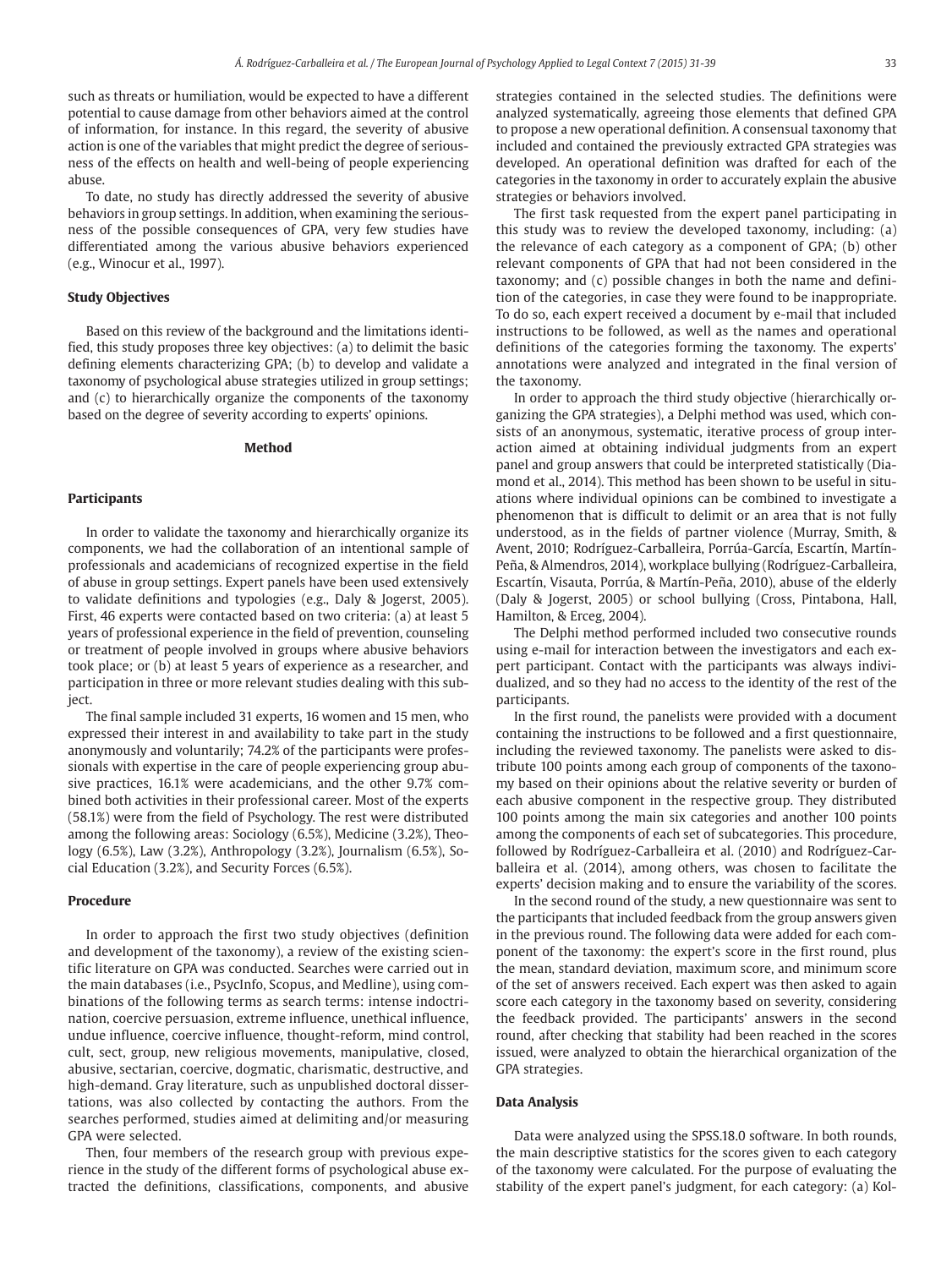mogorov-Smirnov tests were conducted to evaluate the normality of the distributions of the scores issued in both rounds; (b) Spearman correlations between the two scores were calculated; and (c) nonparametric Wilcoxon *Z* tests for related samples were conducted to evaluate the possible difference in ranks between the two scores.

#### **Results**

#### **Definition of Group Psychological Abuse**

From the analysis of the definitions of GPA taken from the reviewed literature, three basic elements emerged that made it possible to characterize the phenomenon: (a) the abusive nature of the strategies; (b) the continued duration of their application; and (c) the ultimate goal of these strategies, namely, the submission of group members. Combining these three elements, GPA can be defined as a process of systematic and continuous application of pressure, control, manipulation, and coercion strategies for the purpose of dominating other people in order to achieve their submission to the group. This definition focuses on the abusive action itself, without mentioning its possible consequences for people affected.

#### **Taxonomy of the Group Psychological Abuse Strategies**

The result corresponding to the second study objective was the creation and validation of a new taxonomy comprising 6 categories and 26 subcategories of psychological abuse strategies that can be used in groups (Table 1). From a psychosocial viewpoint, the six categories can be classified based on the four dimensions to which the strategies can be directed: emotional, cognitive, behavioral, and contextual or situational. The first three dimensions relate to strategies directly affecting the person, either his/her emotions (emotional abuse), cognitions (indoctrination in an absolute and Manichean belief system), or behavior (imposing a single and extraordinary authority). The last dimension relates to indirect strategies related to how to operate in the person's immediate environment (isolation, control, and manipulation of information, and control over personal life).

The taxonomy covers a wide range of abusive behaviors, ranging from the most obvious to the most subtle strategies. These strategies interact with each other and can be used in variable numbers, intensities, and sequences. Each abusive strategy is associated with an operational definition to facilitate a better differential analysis of the strategies and a better delimitation of psychological abuse overall. The terms used to name the strategies and the proposed definitions focus on the abusive action itself, trying to avoid mentioning the consequences for people.

Most of the experts considered that all the categories and subcategories included in the taxonomy were relevant. An expert stated that the subcategory granting of forgiveness could not discriminate between self-interested forgiveness and prosocial forgiveness, which was taken into account by modifying its operational definition. The experts did not suggest additional abusive strategies not previously included in the taxonomy or relevant changes in the names of the strategies considered or in the wording of the respec-

#### **Table 1**

Taxonomy of the GPA Strategies

#### 1. ISOLATION

Separate or distance the group member from his/her setting of significant relationships and spaces, promoting immersion in the vital space of the group.

- 1.1 Isolation from the family: Separate or distance the group member from his/her family environment.
- 1.2. Isolation from friends and social support network: Separate or distance the group member from his/her friends and the network of people in his/her social environment.
- 1.3. Isolation from work, studies and interests: Separate or distance the group member from the practice of his/her interests and external educational and professional activities.
- 1.4. Isolation in another place of residence: Separate or distance the subject from his/her home and geographic setting, promoting a high degree of immersion or confinement in the vital space of the group.

#### 2. CONTROL AND MANIPULATION OF INFORMATION

Selection and management of the information, including lies and manipulation of language, always in the interest of those controlling the group and intending to monopolize the information that reaches the subject.

- 2.1. Manipulation of information: Deceive, manage interestedly or hide the information provided to the group member, also indicating to him/her what type of information should be transmitted externally and what should not be.
- 2.2. Manipulation of language: Use of common terms and creation of neologisms, giving them a new meaning that acquires an intense emotional and ideological overload for the group, thus enhancing the use of doctrinal clichés and Manichean formulations, to exert greater influence over the subject.

#### 3. CONTROL OVER PERSONAL LIFE

Explore to know in depth the personal life of the subject, in order to guide it and intervene in it in order to use it for the benefit of those controlling the group.

- 3.1. Control over/abuse of finances: Investigate the financial status of the subject and condition his/her decisions in order to obtain the maximum contribution for the benefit of those controlling the group.
- 3.2. Control over activities and use of time: Try to ensure that the activities performed by the subject and his/her time are devoted to the group or under its supervision, minimizing the opportunities to enjoy other sources of information and contact.
- 3.3. Control-inspection of behavior: Establish mechanisms to monitor the subject's behavior, generally through colleagues, making privacy very difficult.
- 3.4. Control of affective relationships and sexual life: Have the last say about the affective relationships the subject can or cannot have and the sexual practices that can or cannot be performed and with whom.
- 3.5. Control-weakening of physical and mental health: Impose some behavioral pattern that weakens the physical and mental health of the group member (sleep limitation, poor diet, physical abuse, exhaustion, changes in consciousness states) or prevent him/her from managing health problems through professionals and standardized treatments.

3.6. Control of self-existence: Convince the subject to leave to the group the decisions about his/her existence.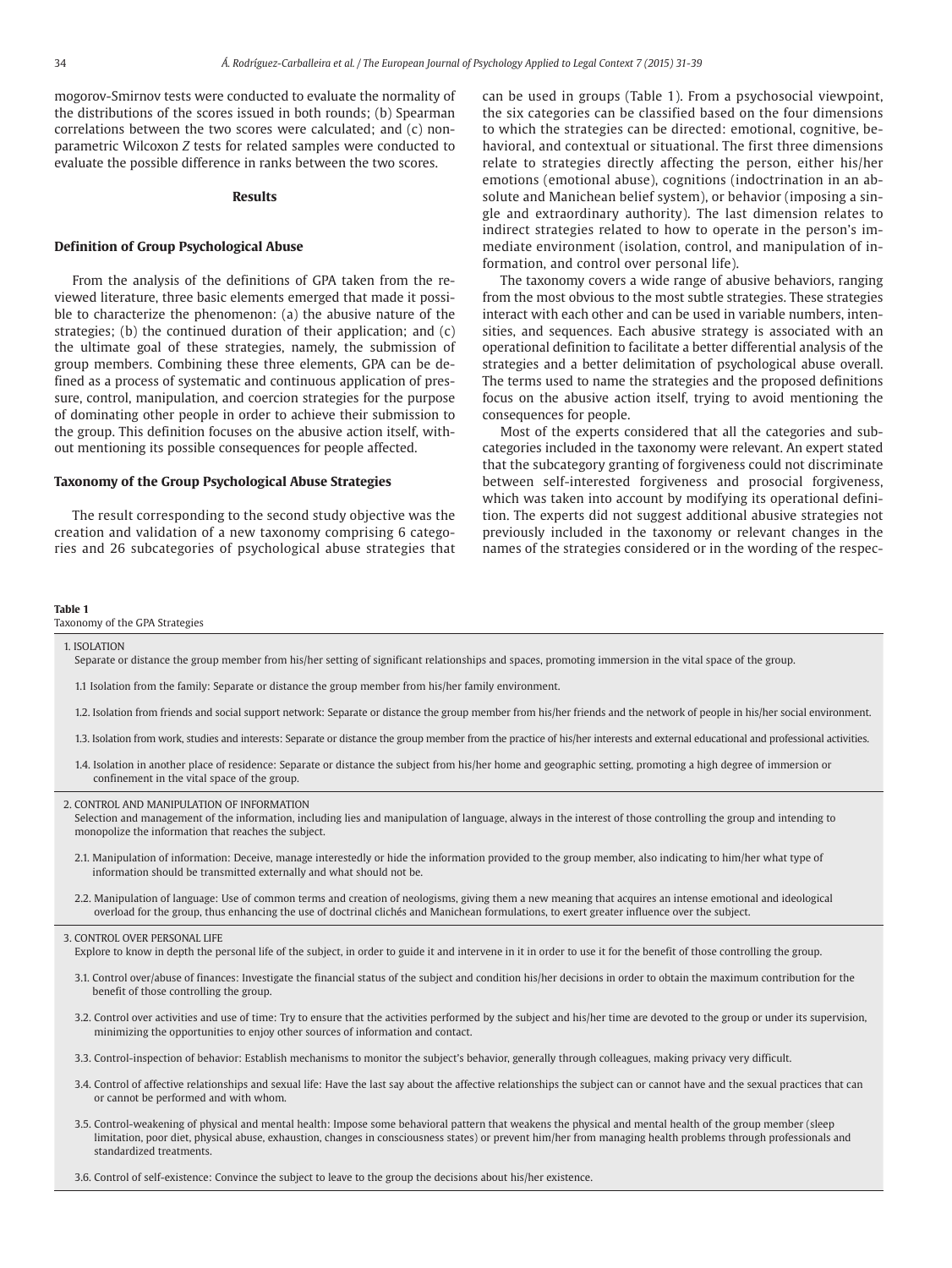#### **Table 1**

Taxonomy of the GPA Strategies *(cont.)*

4. EMOTIONAL ABUSE

- Actions aimed at influencing the subjects' feelings and emotions in order to manipulate them toward greater submission to the group.
- 4.1. Self-interested activation of positive emotions: Planned strategies to activate or intensify positive emotions in the subject for the purpose of impacting and provoking pleasant life experiences leading to strengthening the link with the group (e.g., love bombing).
- 4.2. Demands for affective and enthusiastic commitment: Demand that the subject commit him/herself affectively to the group and to the group experience with excitement and enthusiasm for its project of happiness and personal fulfillment in the group.
- 4.3. Intimidation or threats: Scare the subject by warning him/her of the physical or psychological (including spiritual) damage, or others, that would happen to him/her or his/her environment if he/she doubted or deviated from the postulates of the group.
- 4.4. Contempt, humiliation, or rejection: Insult, embarrass or show contempt and rejection toward the subject for any attitude or behavior that is interpreted as being against the group interests.
- 4.5. Manipulation of blame: Infuse in the subject the blame for any attitude, behavior or omission that the authority attributes and interprets unilaterally as contrary to the group postulates.
- 4.6. Induction to confessing "deviant" behaviors, thoughts, and feelings: Impose on the subject, as a pattern of behavior, the duty to confess before the group or its leaders any behavior, thought or feeling they might interpret as deviant.
- 4.7. Granting of forgiveness: Strategically give the subject some lenient treatment or release him/her from blame, forgiving or ending the punishment and reintegrating him/her fully into the group.
- 5. INDOCTRINATION IN AN ABSOLUTE AND MANICHEAN BELIEF SYSTEM

Discredit the subject's previous ideas, instilling in him/her a closed belief system and the sense of having been chosen to be a member of a group owning the Truth and superior to the rest of the world.

- 5.1. Negative reconstruction of the past and the previous identity: Make the subject, based on the group's new belief system, reject his/her past life and previous identity, considering it to be an erroneous stage in his/her life.
- 5.2. Denigration of critical thinking: Discredit and reject any reasoning by the subject that is not consistent with or disagrees with the group postulates.
- 5.3. Demand for full identification with the doctrine and its application: Convince the subject to convert to the group doctrine or ideology, to its application and to full compliance with its rules, symbols and forms of behavior.
- 5.4. Imposition of the doctrine above people and the law: Force the subject to give an absolute value to the group doctrine or ideology, placing it above people and social laws and ultimately justifying illicit means to achieve its goals.
- 5.5. Glorification of the ingroup and rejection of the outgroup: Try to produce in the subject a dichotomous Manichean view of reality that enhances the goodness of anything related to the group and considers life outside as erratic, worth rejection or malignant.
- 6. IMPOSITION OF A SINGLE AND EXTRAORDINARY AUTHORITY
	- Make the subject obey and grant the maximum power and recognition of special qualities to a single source of authority governing or inspiring the group government.
	- 6.1. Imposition of an absolute authority: Impose an authority that holds all power and that (or its representatives) the subject must obey unquestioningly.
	- 6.2. Implantation of the belief in the special qualities of the leader: Persuade the subject to recognize and admire the qualities or special, superhuman or divine powers of the leader.

tive operational definitions. Therefore, the taxonomy appeared to be considered adequate and complete by the experts participating in the study.

#### **Severity of the Group Psychological Abuse Strategies**

The result for the third study objective was the hierarchical organization of the strategies included in the taxonomy based on their severity according to the judgments of the expert group. The correlations between the scores in the two rounds of the Delphi study were positive, significant, and high for all categories included in the taxonomy (rank *r*s = .60 - .95), and none of the Wilcoxon *Z* tests performed on each pair of scores yielded a significant difference in ranks (Table 2). Therefore, the scores the participants gave to each strategy in the second round of the study did not change markedly from the scores issued in the first round. Given this stability, there was no need to perform a third round, and the means for the second scores were taken as relative severity indices of the GPA strategies included in the taxonomy (Table 2).

Figure 1 shows the six main categories of the taxonomy organized hierarchically on the basis of their mean scores. The most severe strategies in the first category (emotional abuse) were manipulation of blame (*M* = 18.32, *SD* = 4.59) and interested activation of positive feelings (*M* = 16.81, *SD* = 6.26). In the second category (isolation), the most severe strategies were isolation from the family (*M* = 30.71, *SD* = 6.42) and isolation from friends and social support network (*M* = 27.65, *SD* = 5.63). In the third category (control and manipulation of the information), the most severe strategy was manipulation of information (*M* = 55.65, *SD* = 10.78). In the fourth category (control over personal life), the most severe strategies were control of activities and use of time (*M* = 20.29, *SD* = 8.29) and control of self-existence (*M* = 18.13, *SD* = 8.10). In the fifth category (indoctrination in an absolute and Manichean belief system), the most severe strategies were negative reconstruction of the past and the previous identity (*M* = 21.81, *SD* = 5.53) and glorification of the ingroup and rejection of the outgroup (*M* = 21.16, *SD* = 5.5). Finally, in the sixth category (imposition of a single and extraordinary authority), the most severe strategy was implantation of the belief in the special qualities of the leader (*M* = 52.1, *SD* = 15.32).

Returning to the psychosocial perspective of the dimensions mainly affected by GPA strategies, the experts' judgments showed a greater burden of the strategies directed toward emotions, followed by those aimed at the elements of the person's immediate context or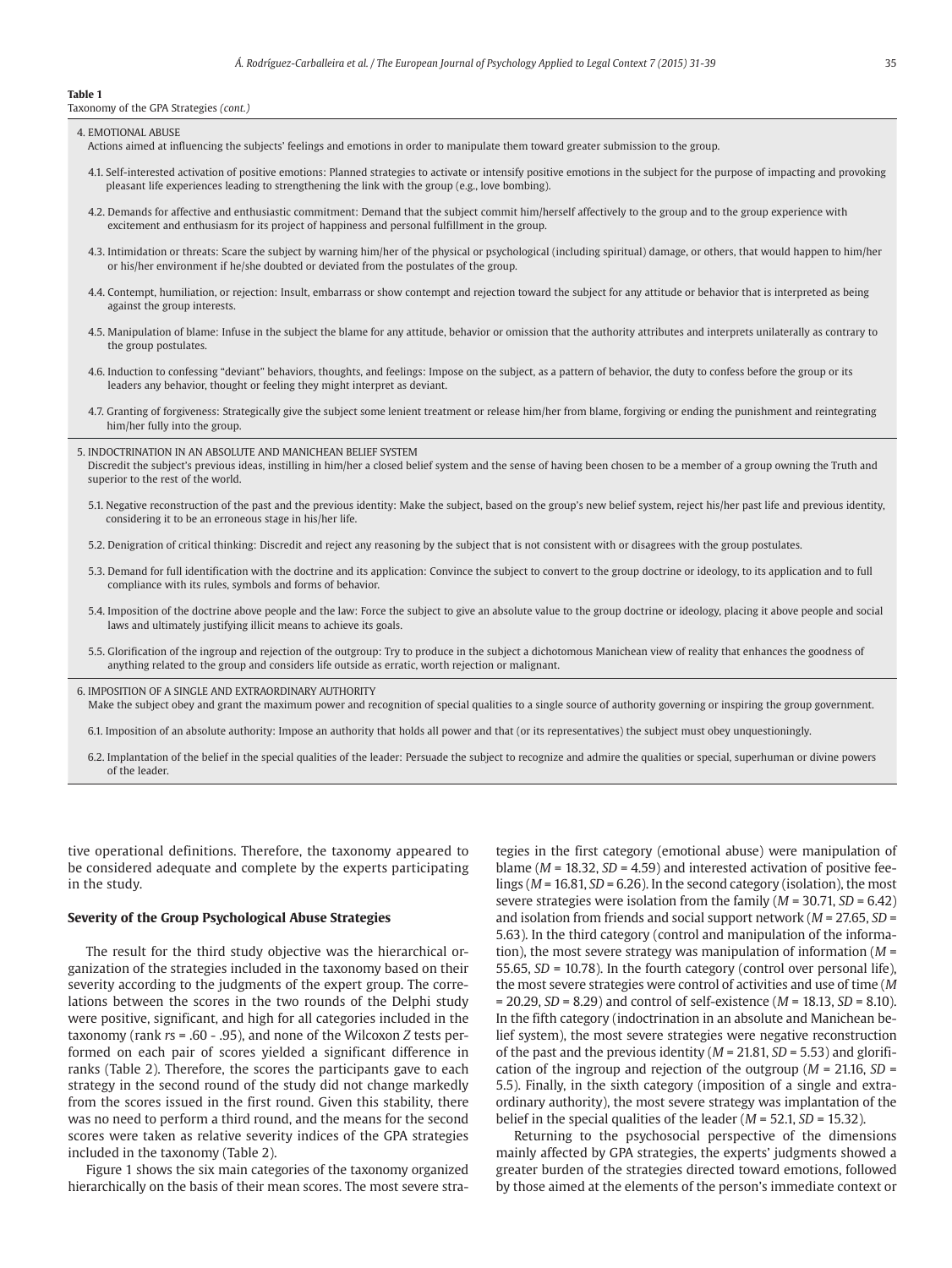## **Table 2**

Descriptive Statistics of the Scores of the Second Round and Stability Markers

|                                                                           | Second round |           |              |          |            |            |
|---------------------------------------------------------------------------|--------------|-----------|--------------|----------|------------|------------|
| Component                                                                 | $\cal M$     | <b>SD</b> | Rank         | KS       | Wilcoxon Z | Spearman r |
| 1. ISOLATION                                                              | 19.16        | 4.99      | $10 - 30$    | $.24***$ | $-1.48$    | $.80***$   |
| 1.1. Isolation from the family                                            | 30.71        | 6.42      | $20 - 50$    | $.25***$ | $-0.82$    | $.74***$   |
| 1.2. Isolation from friends and social support network                    | 27.65        | 5.63      | $20 - 40$    | $.20***$ | $-1.60$    | $.91***$   |
| 1.3. Isolation from work, studies, and interests                          | 18.42        | 4.09      | $10 - 25$    | $.26***$ | $-0.17$    | $.64***$   |
| 1.4. Isolation in another place of residence                              | 23.42        | 10.29     | $10 - 50$    | .15      | $-0.93$    | $.95***$   |
| 2. CONTROL AND MANIPULATION OF INFORMATION                                | 17.71        | 4.53      | $10 - 30$    | $.21***$ | $-0.57$    | $.84***$   |
| 2.1. Manipulation of information                                          | 55.65        | 10.78     | $30 - 80$    | $.17*$   | $-0.84$    | $.89***$   |
| 2.2. Manipulation of language                                             | 44.35        | 10.78     | $20 - 70$    | $.17*$   | $-0.84$    | $.89***$   |
| 3. CONTROL OVER PERSONAL LIFE                                             | 15.23        | 4.60      | $10 - 30$    | $.26***$ | $-1.05$    | $.60***$   |
| 3.1. Control over-abuse of finances                                       | 10.55        | 3.52      | $5 - 20$     | $.27***$ | $-1.67$    | $.93***$   |
| 3.2. Control over activities and use of time                              | 20.29        | 8.29      | $5 - 40$     | $.16*$   | $-0.84$    | $.84***$   |
| 3.3. Control-inspection of behavior                                       | 16.71        | 4.88      | $10 - 25$    | $.17*$   | $-1.32$    | $.85***$   |
| 3.4. Control of affective relationships and sexual life                   | 16.68        | 4.89      | $0 - 40$     | $.25***$ | $-0.06$    | $.78***$   |
| 3.5. Control-weakening of physical and mental health                      | 17.65        | 6.07      | $10 - 30$    | $.17*$   | $-0.84$    | $.88***$   |
| 3.6. Control of self-existence                                            | 18.13        | 8.10      | $0 - 30$     | .11      | $-0.43$    | $.92***$   |
| 4. EMOTIONAL ABUSE                                                        | 21.71        | 4.60      | $15 - 30$    | $.26***$ | $-0.44$    | $.90***$   |
| 4.1. Self-interested activation of positive emotions                      | 16.81        | 6.26      | $8 - 30$     | $.18***$ | $-0.61$    | $.81***$   |
| 4.2. Demands for affective and enthusiastic commitment                    | 13.48        | 8.50      | $5 - 50$     | $.24***$ | $-0.27$    | $.85***$   |
| 4.3. Intimidation or threats                                              | 14.52        | 6.55      | $0 - 30$     | .15      | $-0.06$    | $.92***$   |
| 4.4. Contempt, humiliation, or rejection                                  | 13.61        | 4.92      | $5 - 25$     | $.25***$ | $-0.82$    | $.92***$   |
| 4.5. Manipulation of blame                                                | 18.32        | 4.59      | $10 - 30$    | $.23***$ | $-0.41$    | $.84***$   |
| 4.6. Induction to confessing "deviant" behaviors, thoughts, and feelings  | 12.81        | 4.62      | $5 - 20$     | $.20**$  | $-1.00$    | $.83***$   |
| 4.7. Granting of forgiveness                                              | 10.45        | 4.68      | $3 - 25$     | $.28***$ | $-0.26$    | $.88***$   |
| 5. INDOCTRINATION IN AN ABSOLUTE AND MANICHEAN BELIEF                     | 14.13        | 5.85      | $0 - 30$     | $.18***$ | $-0.06$    | $.92***$   |
| 5.1. Negative reconstruction of the past and the previous identity        | 21.81        | 5.53      | $10 - 35$    | $.21***$ | $-0.99$    | $.86***$   |
| 5.2. Denigration of critical thinking                                     | 19.97        | $6.46\,$  | $0$ - $30\,$ | $.24***$ | $-0.79$    | $.74***$   |
| 5.3. Demand for full identification with the doctrine and its application | 17.97        | 5.57      | $10 - 30$    | $.22**$  | $-0.18$    | $.77***$   |
| 5.4. Imposition of the doctrine above people and the law                  | 19.10        | 7.48      | $10 - 50$    | $.26***$ | $-0.07$    | $.90***$   |
| 5.5. Glorification of the ingroup and rejection of the outgroup           | 21.16        | 5.50      | $10 - 30$    | $.26***$ | $-0.09$    | $.91***$   |
| 6. IMPOSITION OF A SINGLE AND EXTRAORDINARY AUTHORITY                     | 12.39        | 5.72      | $5 - 30$     | $.23***$ | $-1.44$    | $.91***$   |
| 6.1. Imposition of an absolute authority                                  | 47.90        | 15.32     | $0 - 80$     | $.17*$   | $-0.99$    | $.93***$   |
| 6.2. Implantation of the belief in the special qualities of the leader    | 52.10        | 15.32     | $20 - 100$   | $.17*$   | $-0.82$    | $.93***$   |

*Note*.  $p < 0.1$ ,  $\binom{*}{p} < 0.05$ ,  $\binom{*}{p} < 0.01$ ,  $A$  panel of 31 experts distributed 100 points among the main categories, as well as among each subset of subcategories.

situation. Third in importance were the strategies directed toward cognition and, finally, the strategies directed toward behaviors.

#### **Discussion**

The elements included in the definition of psychological abuse in group settings proposed in this study (duration, application of abusive strategies, and achieving the individual's submission) make it possible to distinguish this process from other forms of influence and aggression. The recurrence and duration in time, key elements of psychological abuse (Follingstad, 2007; Langone, 1992), distinguish it from psychological aggression, which is defined as an occasional action that harms the affected person (Richardson & Hammock, 2011). Duration is necessary for the influence processes to be inten-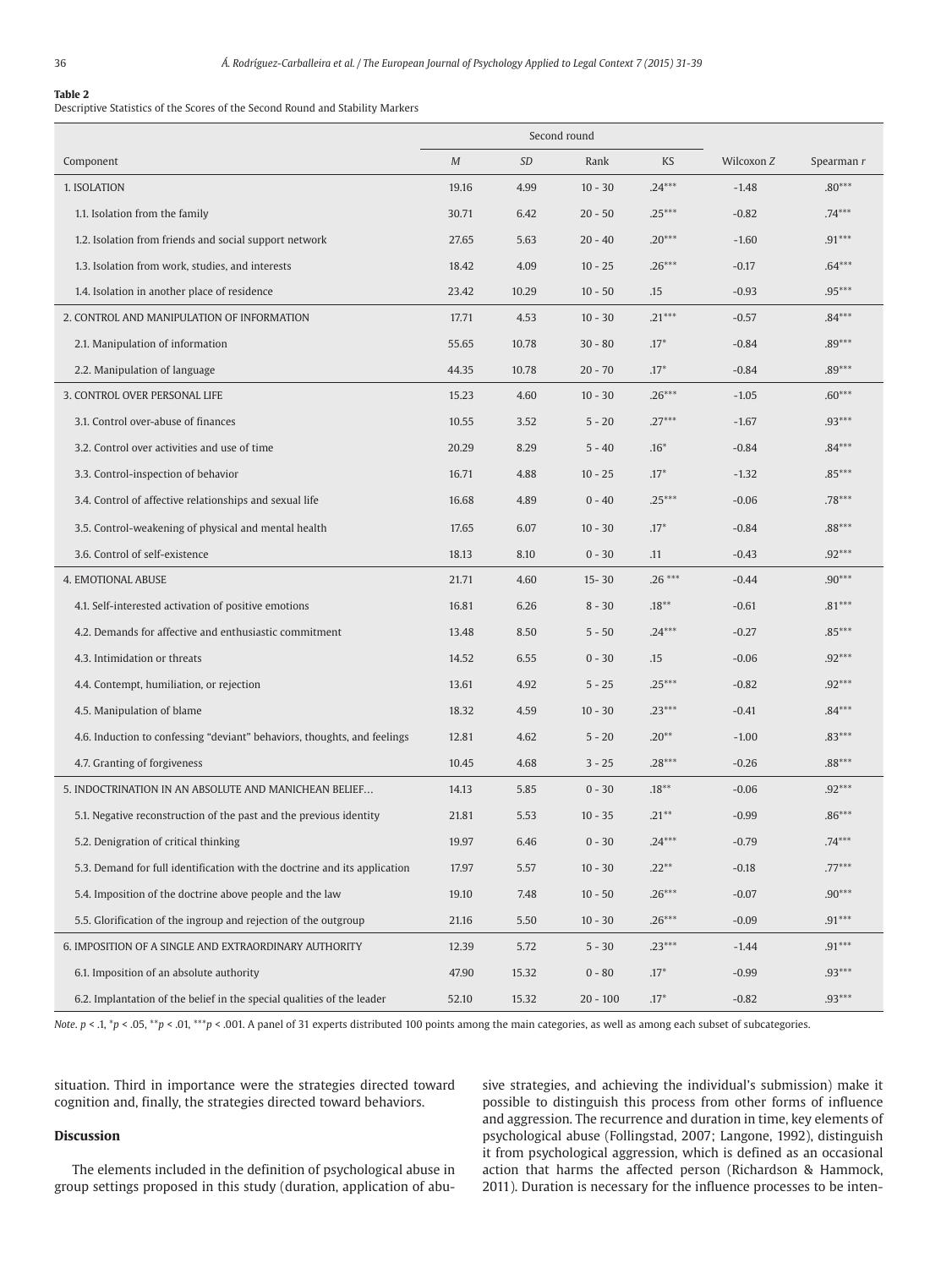

Figure 1. Hierarchical Organization of the Main Categories of the Taxonomy based on their Severity.

sified, gradually adding the abusive components (Hassan, 2013). Thus, it seems necessary to add it to the three factors explaining group influence (number, immediacy, and strength of the sources of influence) proposed in the Social Impact Theory (Latané, 1981) to explain groups' capacity to influence their members through intense and continued interaction.

The abusive nature of the strategies implemented, an element considered in most previous definitions (e.g., Hassan, 2013; Langone, 1992; Singer & Lalich, 1995), makes GPA qualitatively different from other forms of social influence (Baron, 2000). Hence, the combined strategies of pressure, control, manipulation, and coercion collected and defined in the taxonomy presented here become much more intense than the techniques usually used to obtain compliance, conformity, or obedience in other settings (e.g., Sundie, Cialdini, Griskevicius, & Kenrick, 2012). The use of GPA strategies is compatible with the implementation of social influence strategies; in fact, they are usually concurrent and their influence can even be enhanced by the psychological abuse process itself (Baron, 2000).

The submission of the person as a primary goal of GPA also distinguishes it from simple psychological aggression and other forms of influence. Its ultimate goal is not to cause damage or simply obtain conformity with the group rules, acceptance of direct requests, or obedience to specific orders; instead it is used as an instrument to obtain broad dominance over the lives of the group members (Singer & Lalich, 1995). Furthermore, this objective of submission makes GPA similar to the abuse inflicted in intimate partner violence, and distinguishes it from the abuse applied in other settings, such as bullying at school or in the workplace, where the main purpose is the exclusion of the person (Rodríguez-Carballeira et al., 2013).

The defining elements proposed for GPA do not include its possible adverse consequences for the affected people, which are set out in previous definitions (e.g., Hassan, 2013; Langone, 1992). Thus, the proposal emphasizes that the essential characteristic of psychological abuse is the abusive action performed by the perpetrator, understanding that the effects on the victim are a consequence of this action. The negative effects can be of a different nature or seriousness or, in the opinion of some authors, even non-existent (Zablocki & Robbins, 2001).

## **On the Taxonomy and Severity of the Group Psychological Abuse Strategies**

The content of the GPA strategies taxonomy has been validated using a broad sample of experts and employing a novel procedure in this field of study. This taxonomy is characterized by comprehensively gathering both explicit and subtle strategies, including most of the abusive behaviors considered in previous classifications (e.g., Andersen, 1985; Hassan, 2013; Singer & Lalich, 1995). It is also characterized by operationally defining each mutually-exclusive strategy.

Both the names and definitions of the strategies are focused on the abusive action itself, excluding its possible effects, which were often included in previous classifications by other authors (e.g., "reduction of self" according to West & Singer, 1980). Abusive behaviors and their consequences for people's health and well-being must be evaluated at the same time, in order to subsequently relate them through accurate studies (Aronoff et al., 2000). An initial contribution in this line is the hierarchical organization of the psychological abuse strategies by severity, based on expert opinions. Future research should analyze the correlations between the severity of the abuse and the seriousness of its consequences, as has been studied in other similar fields.

The taxonomy is structured using a psychosocial approach in four dimensions, based on the personal or situational area to which the abusive action is directed. These dimensions are classified in the following order according to their severity: emotional, immediate context or situation, cognitive, and behavioral. The dimension of emotional abuse includes, among others, strategies previously labeled as coercion (Andersen, 1985) or emotional control techniques (Hassan, 2013; Rodríguez-Carballeira, 1992). This dimension was considered to have the greatest severity in the opinion of the experts. The same result was obtained when evaluating the severity of abusive strategies used in partner violence (Rodríguez-Carballeira et al., 2014) and in bullying in the workplace (Rodríguez-Carballeira et al., 2010).

The dimension of the context or situation includes indirect strategies aimed at intervening in the person's immediate setting, including isolation, control and manipulation of information, and control over personal life. This dimension was considered the most severe after emotional abuse. Its importance has been related to extensively studied strategies, such as isolation from external sources of social support (Andersen, 1985), deception (e.g., Andersen, 1985; Langone, 1982), or the continuous supervision of behavior (Hassan, 2013).

The cognitive dimension, indoctrination in an absolute and Manichean belief system, received a lower severity score from the experts, even though it was defended as a central component of GPA. In this regard, some authors use intense indoctrination to refer to the whole process of undue influence, control, coercion, and abuse in group settings (e.g., Baron, 2000).

The behavioral dimension, imposition of a single and extraordinary authority, received the lowest severity score, probably because it is a somewhat transversal action that is usually associated with, reinforced by, or achieved through other forms of abuse. This would explain why it has hardly been mentioned in previous classifications, although some authors did include it as "assuring the existence of a single true authority" (Andersen, 1985) or "requiring unconditional surrender to the leader" (West, 1990).

## **Implications**

GPA is a phenomenon with great human, social, and scientific relevance. Therefore, the delimitation of abusive behaviors provides a critical integrating framework for research and a guide for interventions in the applied field. This framework helps to distinguish abu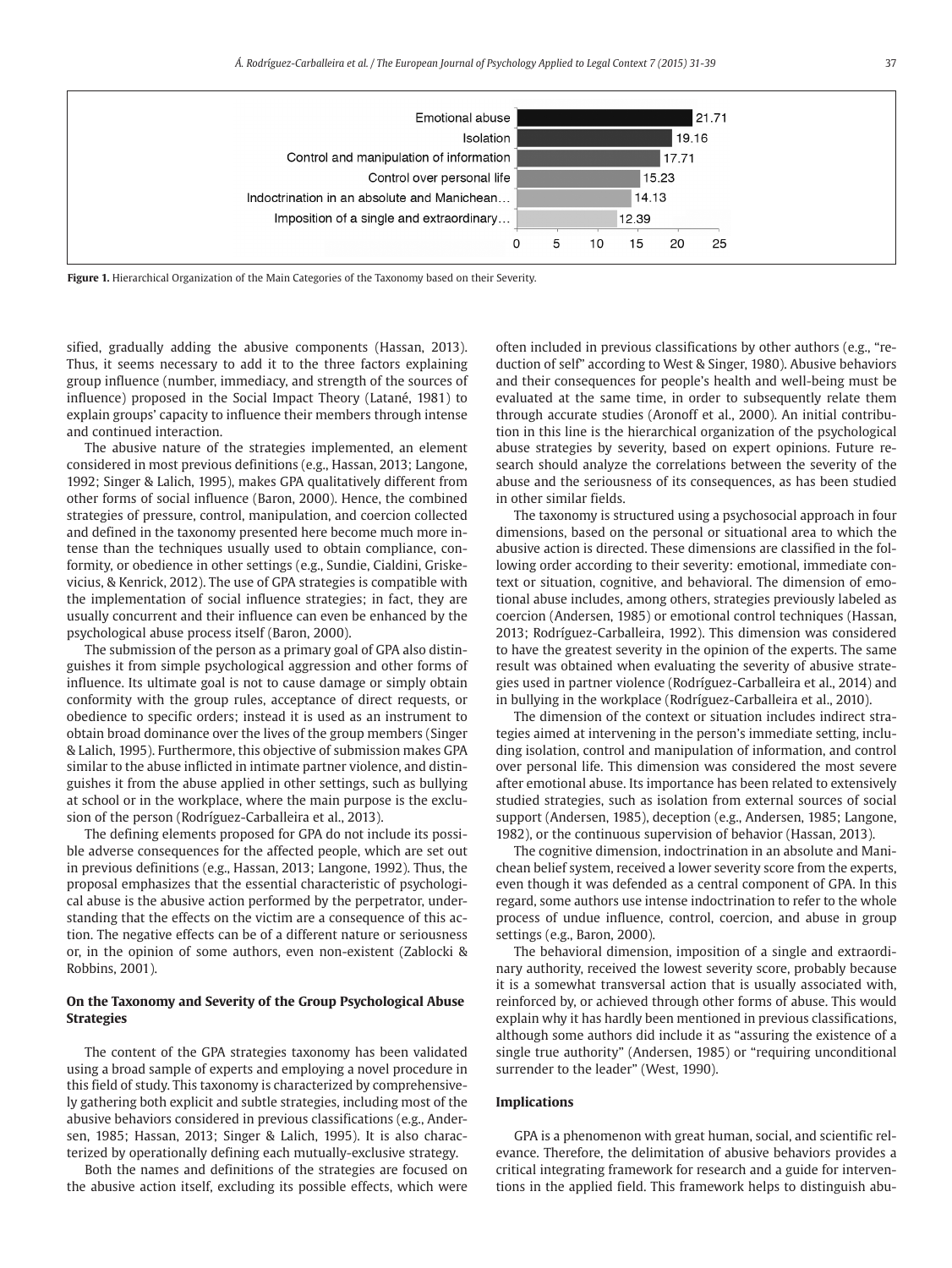sive behaviors from legitimate group dynamics, as they have sometimes been confused (e.g., Dawson 2007).

In the clinical setting, the taxonomy can be taken as a useful tool to evaluate the presence or absence of psychological abuse in the clinical assessment stage and guide the different steps in the subsequent intervention where the abuse experiences are re-examined (Coates, 2010; Matthews & Salazar, 2014). Furthermore, within the scope of prevention, it might be useful for designing interventions that, through knowledge about abusive strategies, can increase resistance to their influence and reduce personal susceptibility (Andersen & Zimbardo, 1984).

In the legal setting, precise concepts are usually lacking that deal with the limits between legitimate influence and psychological abuse processes (Ordeñana, 2001). The taxonomy provided can contribute to delimiting the group practices that can be considered psychological abuse, in order to take them into account in legal claims or in advancing the criminal law regulating this phenomenon. In this regard, the taxonomy could be used by forensic experts to assess the perpetrated abuses and the experienced injury, trying to establish their casual relationship through forensic-clinical interviews (Vilariño, Arce, & Fariña, 2013).

#### **Limitations**

The study limitations include the non-probabilistic sampling method used to select the expert panel that validated the taxonomy and hierarchically organized its components. Therefore, a perfect representation of all the professional and academician experts on this subject is not expected. In any case, all professionals with experience in the area from whom enough information was available were contacted. Even with this limitation, this investigation makes a novel contribution, both due to the accuracy in the method used and to the number of participating experts, which are important when trying to validate the psychological abuse components in an area where very few empirical studies are available (Almendros et al., 2011).

#### **Future Research**

Future investigations must continue to study the phenomenon of psychological abuse occurring in group settings in order to make improvements in its definition, assessment, and general understanding. For a measurement instrument to have sufficient psychometric guaran tees, a complete, accurate definition of the evaluated construct must be used (Carretero-Dios & Pérez, 2007). In this respect, the taxonomy provided will allow researchers to develop instruments that can comprehensively evaluate GPA. With these instruments, it will be easier to study the relationship between the abuse strategies experienced and their possible consequences for people, thus obtaining more precise information about the relative severity of the different components of GPA.

#### **Conflict of Interest**

The authors of this article declare no conflict of interest.

#### **Financial Support**

This research was supported by grants from the Ministry of Science and Innovation (Spain) (PSI2010-16098 & PSI2013-41865-P).

#### **References**

Almendros, C., Carrobles, J. A., Rodríguez-Carballeira, A., Gámez-Guadix, M., Saldaña, O., García-Sánchez, R., & Salazar, N. (2012). Fiabilidad test-retest y validez diagnóstica de la Escala de Abuso Psicológico en Grupo - GPA-S [Test-retest reliability and diagnostic validity of the Group Psychological Abuse Scale - GPA-S]. *International Journal of Cultic Studies, 3*, 35-48.

- Almendros, C., Gámez-Guadix, M., Carrobles, J. A., & Rodríguez-Carballeira, A. (2011). Abuso psicológico en grupos manipuladores [Psychological abuse in manipulative groups]. *Behavioral Psychology, 19*, 157-182.
- Andersen, S. M. (1985). Identifying coercion and deception in social system. In Brock K. Kilbourne (Ed.), *Scientific research of new religions: Divergent perspectives* (pp. 12- 23). San Francisco, CA: A.A.A. of Science, Pacific Division.
- Andersen, S. M., & Zimbardo, P. G. (1984). On resisting social influence. *Cultic Studies Journal, 1*, 196-219.
- Aronoff, J., Lynn, S. J., & Malinoski, P. (2000). Are cultic environments psychologically harmful? *Clinical Psychology Review, 20*, 91-111.
- Baron, R. S. (2000). Arousal, capacity, and intense indoctrination. *Personality and Social Psychology Review, 4*, 238-254.
- Bohm, J., & Alison, L. (2001). An exploratory study in methods of distinguishing destructive cults. *Psychology, Crime & Law, 7*, 133-165.
- Carretero-Dios, H., & Pérez, C. (2007). Standards for the development and review of instrumental studies: Considerations about test selection in psychological research. *International Journal of Clinical and Health Psychology, 7*, 863-882.
- Chambers, W. V., Langone, M. D., Dole, A. A., & Grice, J. W. (1994). The group psychological abuse scale: A measure of the varieties of cultic abuse. *Cultic Studies Journal, 11*, 88-117.
- Clark, J. G., Langone, M. D., Schecter, R. E., & Daly, R. C. B. (1981). *Destructive cult conversion: Theory, research and treatment*. Weston, MA: American Family Foundation.
- Coates, D. D. (2010). Counselling former members of charismatic groups: Considering reinvolvement variables, reasons for joining the group and corresponding values. *Mental Health, Religion & Culture, 14*, 191-207.
- Coates, D. D. (2012). Cult commitment from the perspective of former members: Direct rewards of membership versus dependency inducing practices. *Deviant Behaviour, 33*, 168-184.
- Cross, D., Pintabona, Y., Hall, M., Hamilton, G., & Erceg, E. (2004). Validated guidelines for school-based bullying prevention and management. *International Journal of Mental Health Promotion, 6*, 34-42.
- Daly, J., & Jogerst, G. (2005). Definitions and indicators of elder abuse: A Delphi survey of APS caseworkers. *Journal of Elder Abuse & Neglect, 17*, 1-19.
- Dawson, L. L. (2007). Who joins new religious movements: Twenty years of research and what have we learned? In L. Dawson (Ed.), *Cults and new religious movements*. Oxford, UK: Blackwell Publishing.
- Dein, S., & Littlewood, R. (2000). Apocalyptic suicide. *Mental Health, Religion and Culture, 3*, 109-114.
- Diamond, I. R., Grant, R. C., Feldman, B. M., Pencharz, P. B., Ling, S. C., Moore, A. M., & Wales, P. W. (2014). Defining consensus: A systematic review recommends methodo logic criteria for reporting of Delphi studies. *Journal of Clinical Epidemiology, 67*, 401-409.
- Follingstad, D. R. (2007). Rethinking current approaches to psychological abuse: Conceptual and methodological issues. *Aggression and Violent Behavior, 12*, 439-458.
- Hassan, S. (2013). *Freedom of mind: Helping loved ones leave controlling people, cults and beliefs*. Newton, MA: Freedom of Mind Press.
- Kelly, V. A. (2004). Psychological abuse of women: A review of the literature. *The Family Journal, 12*, 383-388.
- Langone, M. D. (1982). *Destructive cultism: Questions and answers*. Weston, MA: American Family Foundation.
- Langone, M. D. (1992). Psychological abuse. *Cultic Studies Journal, 9*, 206-218. Langone, M. D., & Chambers, W. V. (1991). Outreach to ex-cult members: The question
- of terminology. *Cultic Studies Journal, 8*, 134-150. Latané, B. (1981). The psychology of social impact. *American Psychologist, 36,* 343-356.
- Malinoski, P., Langone, M. D., & Lynn, S. (1999). Psychological distress in former members of the International Churches of Christ and noncultic groups. *Cultic Studies Journal, 16*, 33-51.
- Matthews, C. H., & Salazar, C. F. (2014). Second-generation adult former cult group members' recovery experiences: Implications for counseling. *International Journal for the Advancement of Counseling, 36*, 188-203.
- Murray, C. E., Smith, P. H., & Avent, J. R. (2010). Solutions to the research-practice gap in domestic violence: A modified Delphi study with domestic violence coalition leader. *Journal of Aggression, Maltreatment & Trauma, 19*, 424-449.
- Ofshe, R., & Singer, M. T. (1986). Attacks on peripheral versus central elements of self and the impact of thought reforming techniques. *Cultic Studies Journal, 31*, 3-24.
- Ordeñana, G. (2001). Tratamiento jurídico de las sectas en España [Legal treatment of cults in Spain]. *Revista de Estudios de Juventud, 53*, 141-152.
- Richardson, D. S., & Hammock, G. S. (2011). It is aggression? Perceptions of and motivations for passive and psychological aggression. In J. P. Forgas, A. W. Kruglanski, & K. D. Williams (Eds.), *The psychology of social conflict and aggression* (pp. 53-64). New York, NY: Taylor & Francis.
- Rodríguez-Carballeira, A. (1992). *El lavado de cerebro: Psicología de la persuasión coercitiva* [Brainwashing: Psychology of coercive persuasion]. Barcelona, Spain: Boixareu Universitaria.
- Rodríguez-Carballeira, A., Almendros, C., Escartín, J., Porrúa, C., Martín-Peña, J., Javaloy, F., & Carrobles, J. A. (2013). Preliminary taxonomy of psychological abuse strategies: Within partner relationships, at the workplace, and in manipulative groups. *International Journal of Cultic Studies, 4*, 1-14.
- Rodríguez-Carballeira, A., Escartín, J., Visauta, B., Porrúa, C., & Martín-Peña, J. (2010). Categorization and hierarchy of workplace bullying strategies: A Delphi survey. *Spanish Journal of Psychology, 13*, 297-308.
- Rodríguez-Carballeira, A., Martin-Peña, J., Almendros, C., Escartín, J., Porrúa, C., & Bertacco, M. (2009). Un análisis psicosocial del grupo terrorista como secta [A psychosocial analysis of the terrorist group as a cult]. *Revista de Psicología Social, 24*, 183- 195.